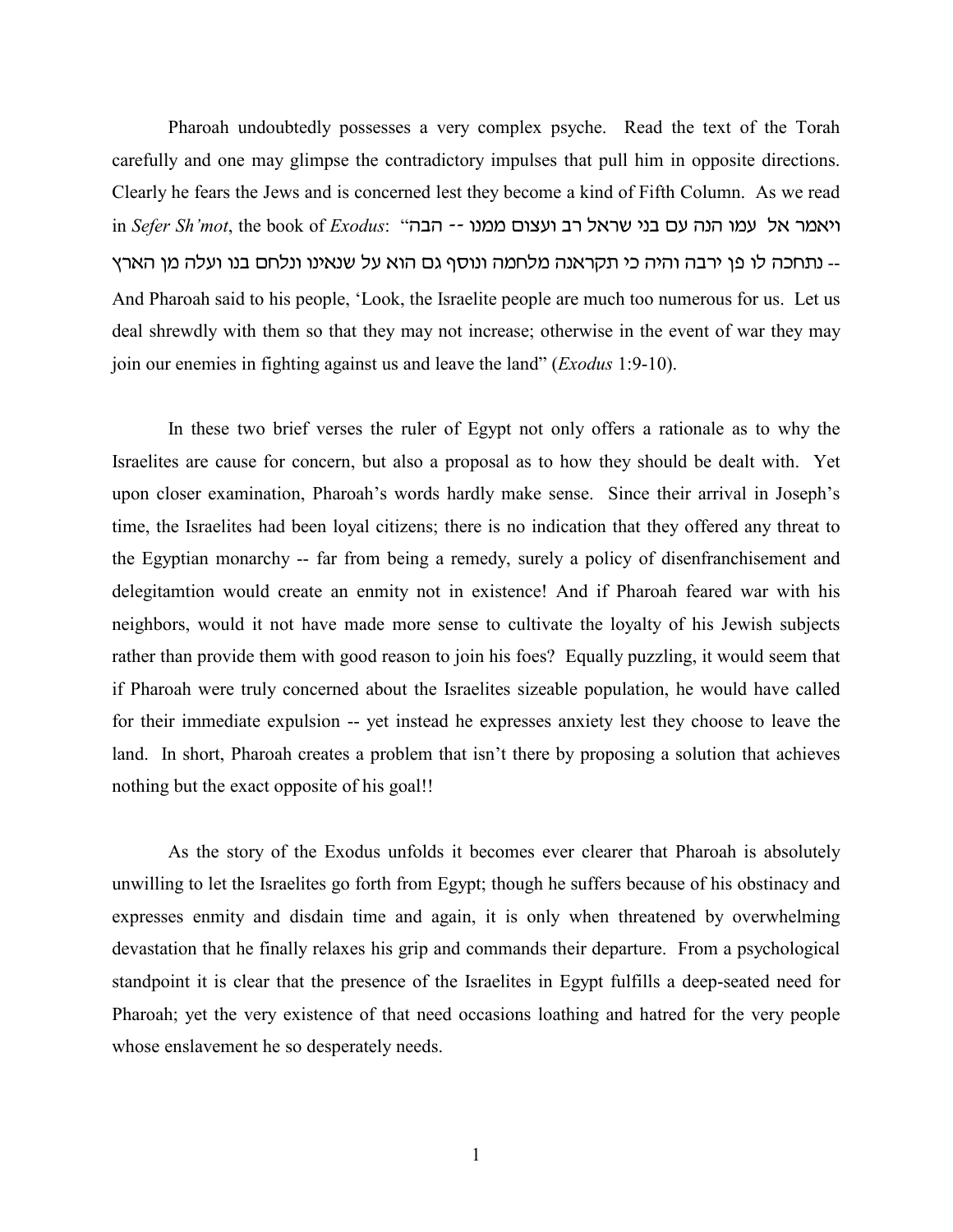Last night and this evening yet again we are directed to read the *Haggadah* as a mirror of contemporary society, to reflect upon the fact that Egypt is not only a geographic locale, but a set of perceptions of self and society that have as much resonance to our lives today as thousands of years ago. Against this background I cannot help but think of the intense debate taking place on Capitol Hill and the streets of Los Angeles regarding illegal immigration to the United States. There is a more than passing resemblance between the Passover story and current events, if we take the time to look into the mirror of religious text and time.

On the one hand, there are many voice rasied in resentment and anger against those who make their way into the U.S. illegally -- and not without good reason. Sovereign nations certainly possess the right to define the terms on which individuals may lawfully enter, obtain gainful employment and settle. To cross an international border without permission is to make one's very being an illegal presence in the country to which one has arrived.

Of course, what concerns so many is that a violation of immigration law in some abstract sense, but rather the sheer number of those who enter the U.S. illegally. "These people are too numerous for us," they say. "As they have undermined our borders, so in time they will substitute their culture for our own and adulterate our national identity. Come let us deal shrewdly with them". . . by building impregnable walls on our borders, by making it a felony to teach or feed them, by denying their children access to education, by closing the doors of our emergency rooms to their illnesses.

There are many adversaries of illegal immigration . . . outnumbered only by the millions of marginal jobs performed by the millions illegal aliens north and south, east and west. There are the hotel maids who work without social security benefits; the dishwashers and busboys who labor off the books, the small scale sweatshops in Chinatowns across the nation who operate sewing machines at significantly lower pay than the minimum wage. There are migrant workers who pick fruits and vegetables, there are unskilled day laborers, they mow the lawns, and dry the windshields of America's car wash customers. It would seem that we offer much work to the very folk whose very presence in our midst is condemned.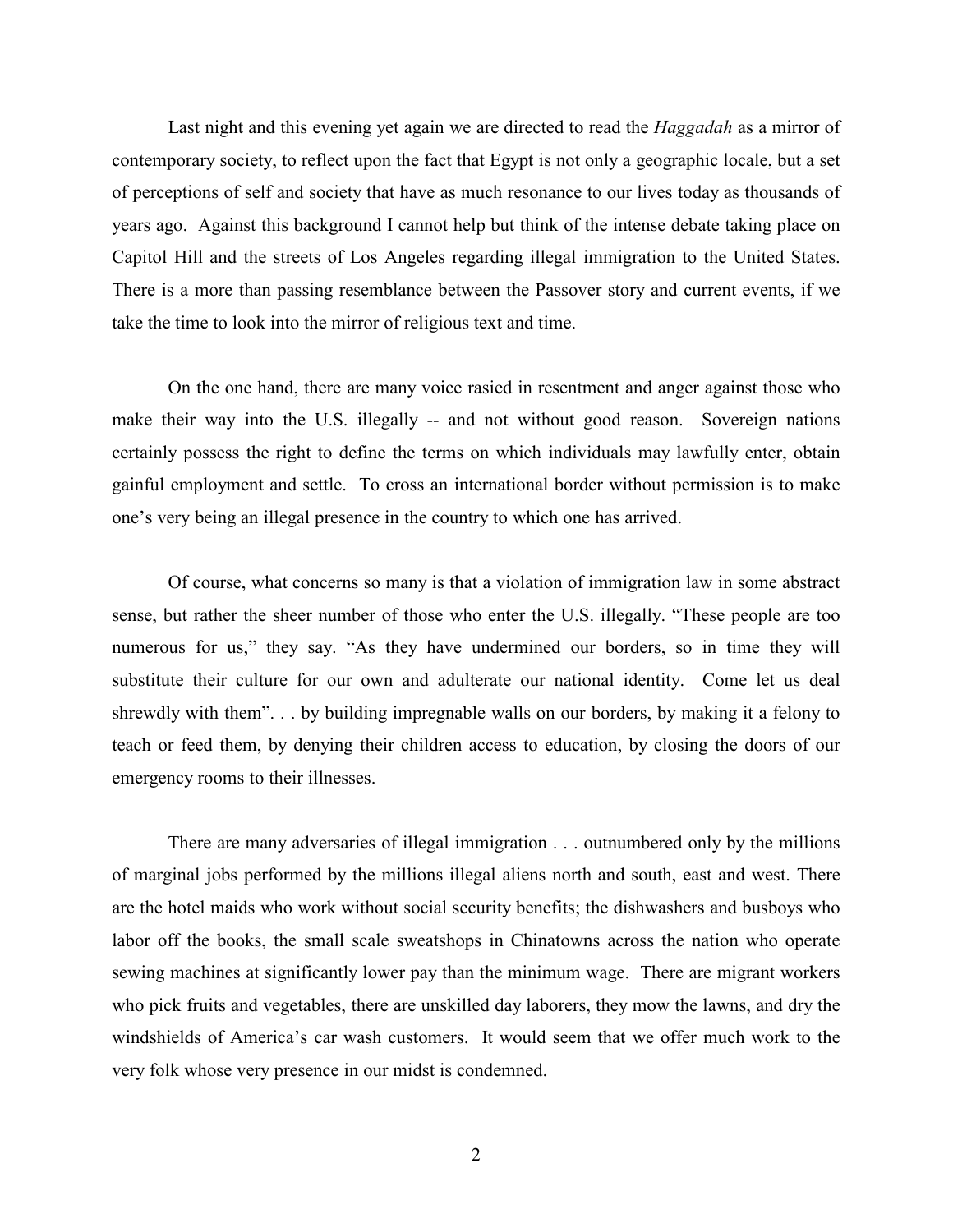Yet ironically, it is their illegality that makes foreign workers so attractive and irresistible to employers. You need not offer decent wages when a call to INS, the Immigration and Naturalization Service, will silence employee complaints; you need not pay an employer's share of social security or offer workman's compensation to those who are working illegally.

And so the attitude of American society is not unlike that of Pharoah - we condemn the presence of so many illegal aliens in our midst, we bemoan the social costs of their presence . . . yet simultaneously ensure that they continue to flock to America to assume the millions of unskilled positions that we have created expressly for them, and from whom we derive enormous benefit because of the low cost of their labor.

Were we to be truly honest with ourselves as a nation, we would ask -- Is it the porous character of our borders that has created the problem of illegal immigration, or is it the desirability of having an abundance of cheap labor that has created the porous character of our borders? I often suspect that the latter is closer to the truth.

The problem is not unique to America. Foreign workers have been widely employed in Israel since the 1980s. By the early nineties, after Prime Minister Yitzhak Rabin barred most Palestinians from working inside Israel, foreign workers began to arrive in large numbers. Much of the work they perform is termed derisively *avodah aravit*, "Arab labor" -- unskilled and unpleasant jobs with low wages and few benefits. Due to the closures and security concerns associated with the first and especially the second *intifada* -- which made ingress and egress of Palestinians into the country a rather cumbersome and unreliable process -- Israeli contractors and industrialists gained a labor force from abroad willing to work for even less money than Palestinians.

Today In Israel there are thousands upon thousands of foreign workers (some estimates run as high as 300,000). More than half of them are there illegally. In a survey of 1,400 upper-middle class families in 2004 by the Israeli newspaper, *Ha-aretz*, 98% of those surveyed admitted to employing foreign workers without the proper permits and papers. 55% of these illegal aliens were employed as house cleaners, 32% as home builders or in renovation work, 9%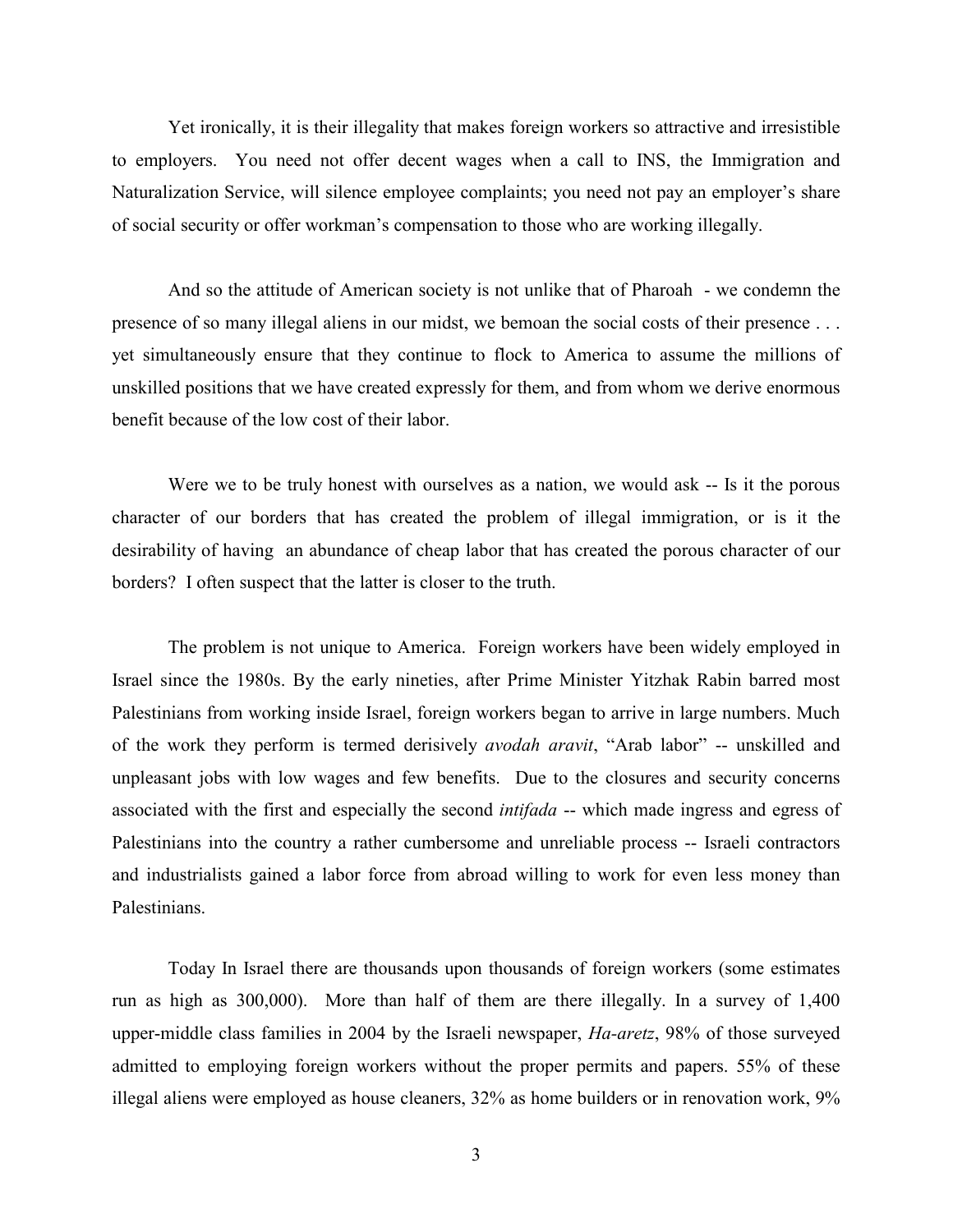as movers, 2% as nannies. They come from places like the Phillipines and Ghana, Eastern Europe and Thailand; they are there to earn money to support families in their homelands. They make the journey because they will earn better wages in Israel than in their places of origin; they are permitted to stay because they constitute a kind of permanent underclass from which cheap labor may be safely derived while the government looks the other way.

What if an employer is dishonest, refuses to pay or honor conditions of employment? What if he or she subjects a worker to physical abuse? In Israel foreign workers have no legal right to quit or change jobs without immediately losing their legal status, risking arrest and deportation. And while foreign workers do have the right to request a special permit from the Interior Ministry to change jobs, the permit request is irreversible. If denied, there is no appeals process; the worker is required to leave the country immediately. That such a system lends itself to exploitation and abuse should not surprise anyone.

But the most poignant aspect of the dilemma finds expression in the children of illegal immigrants. Several years ago, Israeli television aired a documentary about the progeny of illegal workers entitled, *Do They Catch Children, Too?* " In it, a frightened Filipino boy named Ryan asks the interviewer. "Do the police arrest the children, too? Do they also put them in jail?" This 10-year-old boy is one of many born and raised in Israel, who go to school, read and write only in Hebrew, light candles on Friday night with their Jewish peers, and dress in costume on Purim, etc. In the film, we see Ryan and his Filipino friend, Nato, doing their homework in the kitchen while Nato's mother is cooking. They are learning about Passover and happily sing a new song they've learned in class: "Ekhad Mi Yodeah." Later in the film, Ryan innocently asks his mother: "Where were you during World War II? Were you also in the gas chambers?"

More than a century ago, Theodor Herzl wrote, "Build your home in such a way that a stranger may feel happy in your midst." Yet an even more ancient text commands our לא־תַעֲשָׂק שָׂכִיִר עָנִי וְאֶבְיָוֹן מֵאַחֶיךָּ אָוֹ מִגְרָךָּ אֲשֶׁר בְּאַרְצְךָּ בִּשְׁעָרֶיךָּ וְזֶכֲרְתָֿ כִּי עֱבֶד הָיִיתָ :עַמֹּכֶּי מִצְוָּךָ לְעֲשׂוֹת אֱת־הַדֶּבָּךְ הַזֶּהָ׃ · You shall not abuse -- בִּמְצְרָ֫יִם וַיִּפְּדָּ הַזֶּה a needy or destitue laborer, whether a fellow countryman or a stranger in the midst of your land;